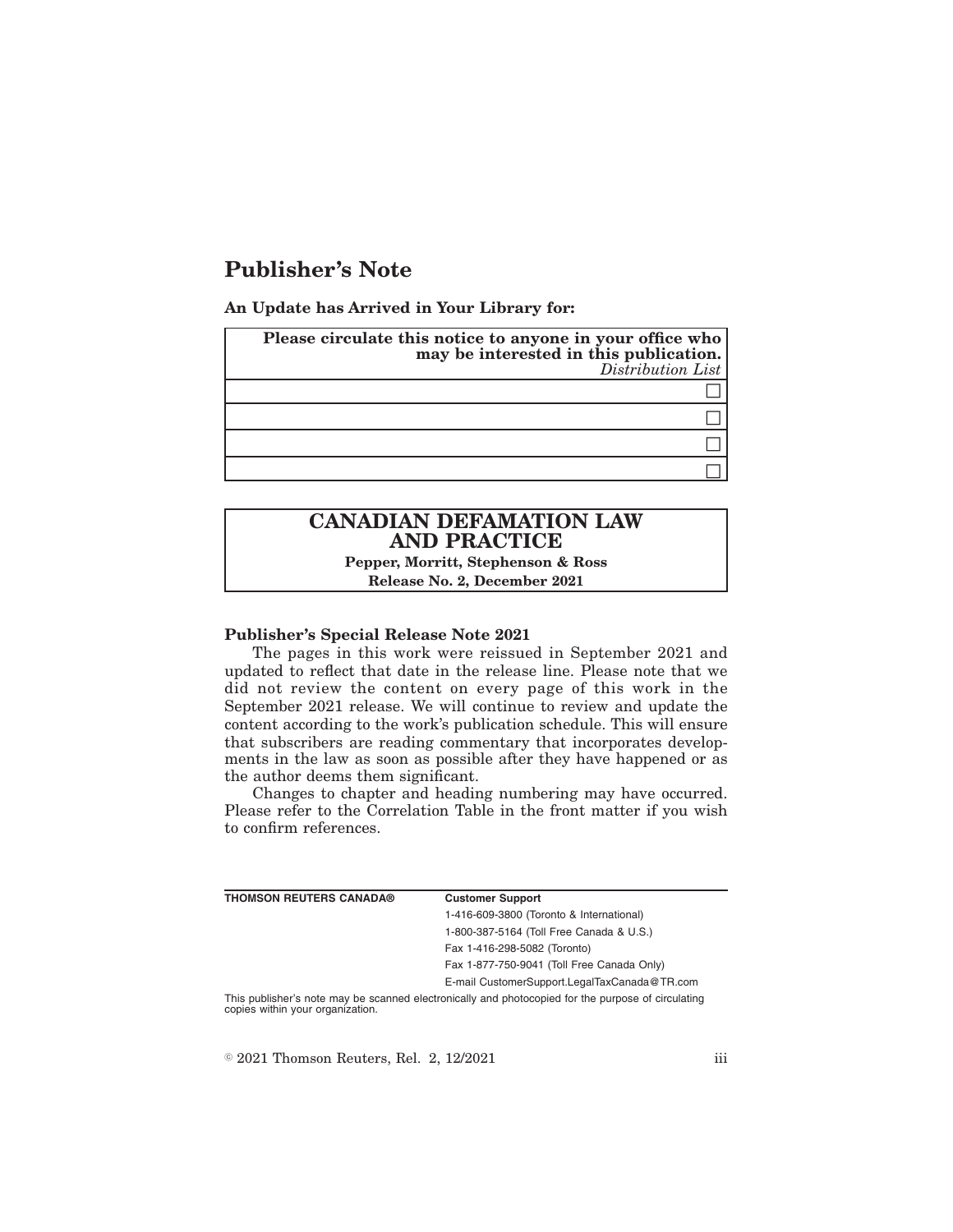This book is designed to provide an overview of the Canadian law of defamation and a practice guide for lawyers advising on defamation issues or engaged in prosecuting or defending defamation actions. It will also assist in-house counsel in recognizing areas of concern and help editors and others involved in the communications, advertising and media fields avoid publishing defamatory material. It is an extremely practical guide to the area providing an overview of the law, practice tips and precedents. Topics covered include: the plaintiff and defendant, defences, remedies, defamation and the internet, defamation and the charter, and more.

#### **What's New in This Update:**

This release provides valuable updates to chapter 1 (Introduction), Chapter 3 (The Defendant), Chapter 6 (Defences), Chapter 6 (Remedies), Chapter 7 (Litigating a Defamation Action), Chapter 8 (Contempt of Court), Chapter 11 (The Internet), Chapter 12 (Quebec), Chapter 13 (Defamation Law and the Charter), and Chapter 14 (Related Actions).

### **Highlights:**

- Defences What is "Fair Comment" *Neufield v. Hansman* provides a good review of the "Fair Comment" defence in the context of a successful s. 137.1 motion where the court found that the plaintiff had failed to show that the defence had no real prospect of success. In *Neufeld v. Hansman*, at paras. 23-40 where the British Columbia Court of Appeal reviewed the requirements for establishing a fair comment defence and held that the motion judge below, in granting an order to dismiss a proceeding under s. 137.1, had erred by not considering whether each of the publications in issue included statements recognizable as comments founded on identifiable facts. *Neufeld v. Hansman*(2021), 459 D.L.R. (4th) 121, 2021 BCCA 222 (B.C. C.A.)
- E **Litigating a defamation Action Anti-SLAPP Motions – Matter of Public Interest –** Courts have been reviewing the meaning of "relates to a matter of public interest". This was reviewed in *Grist v. TruGrp Inc.* While it is important to consider the publication as a whole, it is also necessary to focus the s. 137.1 analysis on those parts of the publication that are the subject of the litigation if claims are asserted with respect to only part of a broader expression. In *Grist v. TruGrp Inc.*, the Court of Appeal held that the motion judge erred by failing to analyze the specific statements that were the subject of the action rather than the broader expressions of which they were part. The plaintiff was not attempting to use legal process to discourage the defendant from making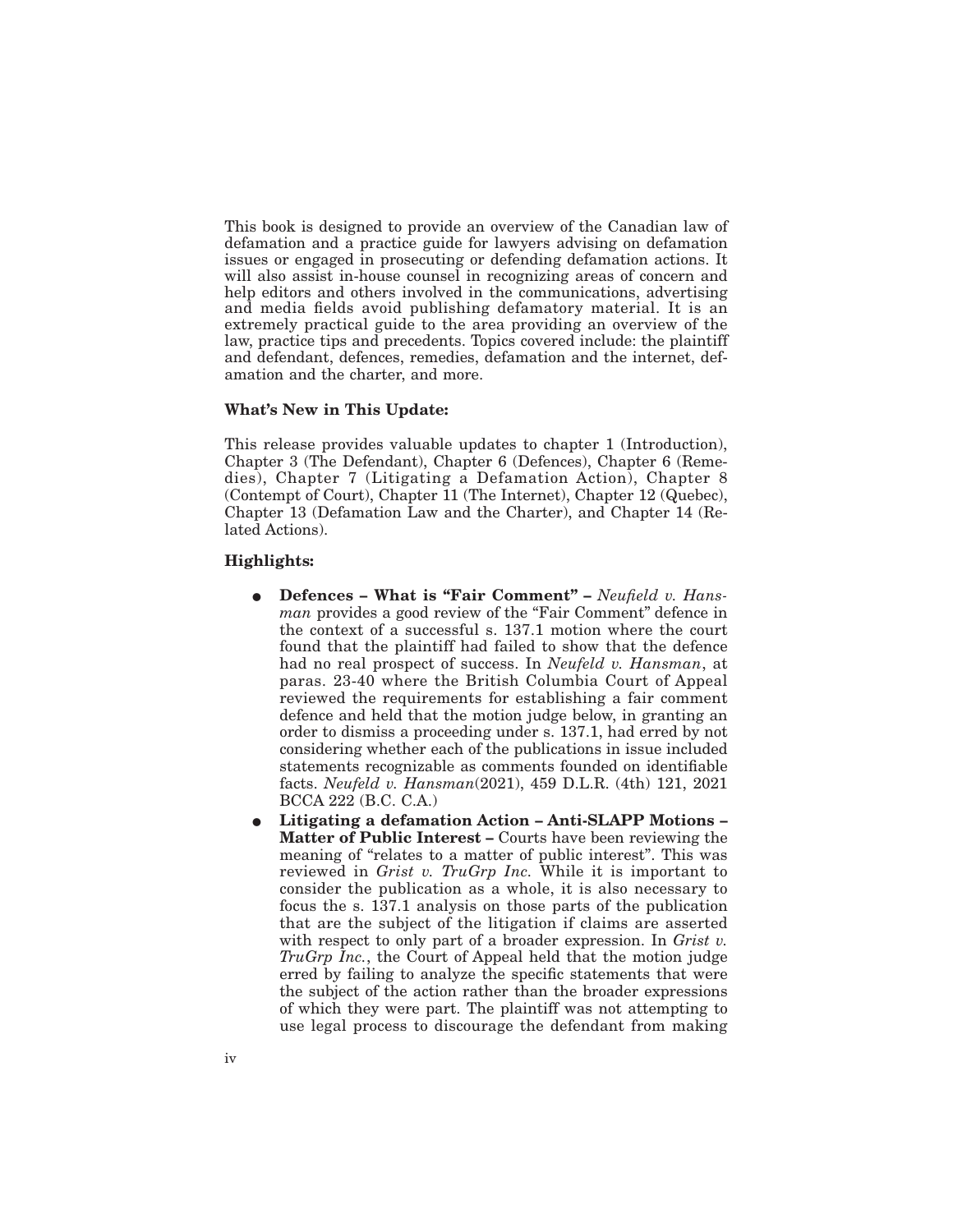the unchallenged statements. While the whole of the expression provides context for understanding the part challenged, it is the latter that is the relevant subject matter for the motion. In this case, the appeal was allowed based on a finding that an allegation that a building restoration business engaged in conduct that was tortious and contrary to labour laws in order to harm competitors was, fundamentally, a private dispute to which s. 137.1 did not apply. *Grist v. TruGrp Inc.* (2021), 459 D.L.R. (4th) 489, 2021 ONCA 309 (Ont. C.A.), additional reasons (2021), 74 C.C.L.T. (4th) 243, 2021 ONCA 374 (Ont. C.A.)

E **The Internet – The World Wide Web and the Issues of Jurisdiction –** The global reach of the Internet creates challenges for defining the jurisdictional scope of Canadian courts. In *Giustra v. Twitter, Inc.*, the British Columbia Supreme Court concluded it should not decline jurisdiction over claims for damages and an injunction in respect of defamatory tweets authored by others and relayed on Twitter's internet platform. The plaintiff had strong connections to British Columbia and California and Twitter was based in California. The tweets were read in Canada and the United States. The jurisdiction of the British Columbia court was challenged under the *Court Jurisdiction and Proceedings Act*. The tweets related to both Canadian and U.S. matters and made serious personal attacks against the plaintiff. Significant to the decision of the court to accept jurisdiction was the concession by both parties that Twitter would have no liability to the plaintiff in California as a result of the freedom of expression protection of the First Amendment to the U.S. Constitution and two other statutes. The court noted that the case largely hinged on the question of the real and substantial connection between British Columbia and the facts on which the proceeding was based. The *Haaretz.com* decision was reviewed at length by the court which found that the plaintiff had a significant reputation in British Columbia and strong ties to the province. The fact that he also had a reputation and connections to other jurisdictions did not detract from this. It further concluded that the *lex loci delicti* leads to the conclusion that tweets published in the United States and read there would be governed by U.S. law, but that there was a real and substantial connection between British Columbia and the facts on which the action was based. Further, the *forum non conveniens* analysis as described in *Haaretz.com* favoured British Columbia. Particular emphasis was placed by the court on the fact that Twitter failed to establish that there was a clearly more appropriate forum, recognizing that California could not be presented as an alternative appropriate forum given that the plaintiff would have no cause of action that he could assert there for tweets published and harm suf-

 $\textdegree$  2021 Thomson Reuters, Rel. 2, 12/2021 v